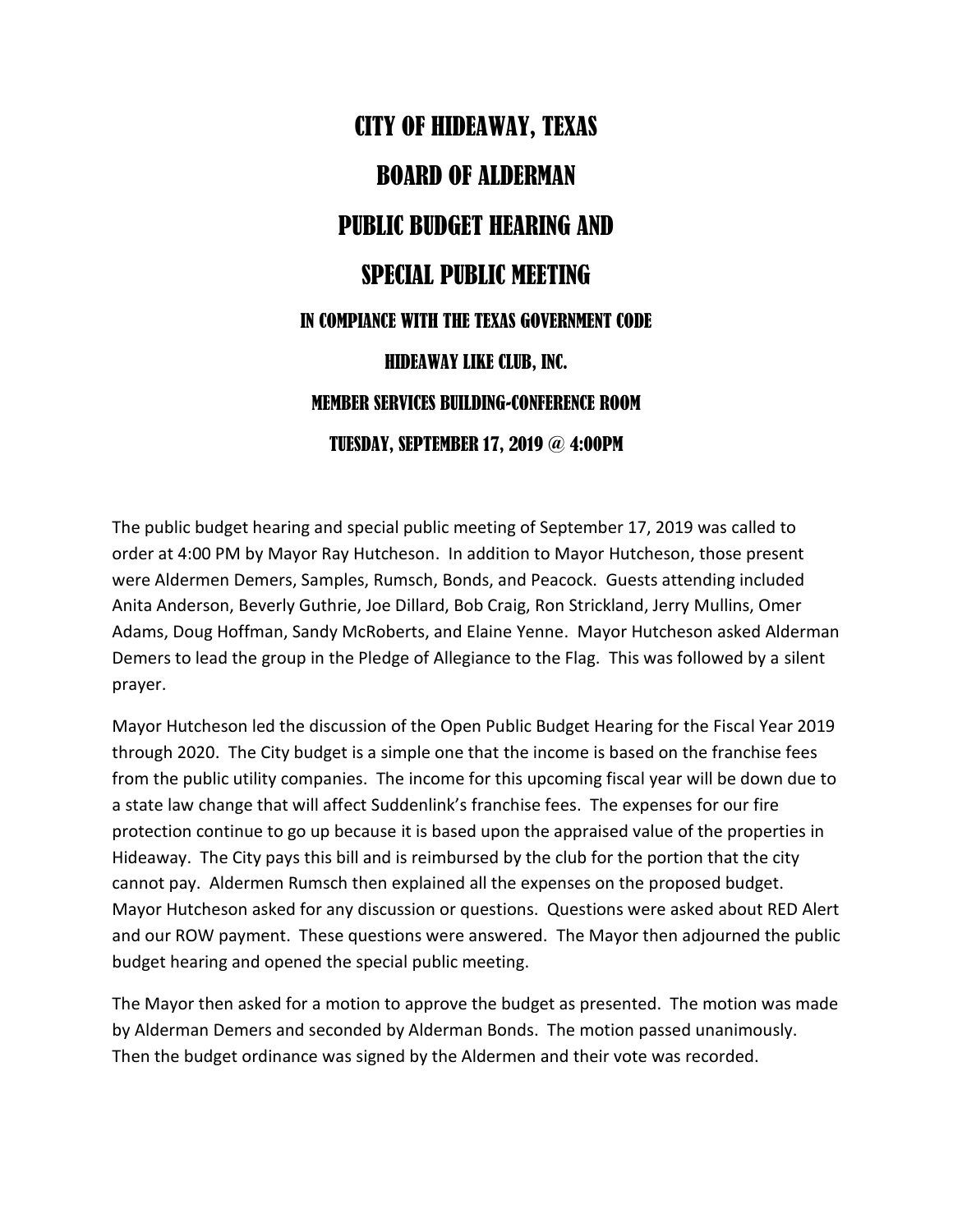The Mayor asked for the approval of the minutes from the last meeting held July 18, 2019. These had been received electronically by the Aldermen. There were no suggested changes to the minutes and Alderman Samples moved that they be accepted as written. Aldermen Rumsch seconded and the motion passed unanimously.

The Mayor then asked Alderman Peacock to present the Waste Water Study to the council. The goal of this committee was to evaluate the current status of the management of waste water at Hideaway. The engineer from House Engineering that was hired by the city did an extensive study. He made recommendations for the city of consider. The team conducted a survey of the residents of Hideaway. The team also conducted three focus groups. The conclusion of these focus groups was that they were very enthusiastic that the city pursues a path toward sewer. The report contains 6 options for the city to consider. These options range from doing nothing, to educating the residents, to a beneficial use of the septic water, to disbanding the city and asking Lindale to incorporate Hideaway, and the final was sewer. The team does not know what the cost per resident would be until it is know what kind of involvement Fair Corporation would have in the cost. It would also depend on how many residents participate. All options were considered. The committee feels that they did what they were asked to do. Their report is not the final answer, but only the beginning. It is a good start. The Mayor then asked for questions and discussion. Alderman Demers stated that he did not feel it was the responsibility of the city to manage waste water, but the job of the Board of Directors. He also didn't agree with the cost shown in the report. Alderman Demers stated he felt that if the recommendation to hire a Septic Inspector to report to the city were implemented the city would have to pay that individual. The city has no way to pay an employee other than to establish a tax to pay the salary and he would not support a tax on Hideaway residents. Alderman Rumsch agreed. Aldermen Bonds mentioned that the council needs to decide if the city is going to move forward with the recommendation from the committee to set up a task force. Aldermen Rumsch asked if there were any grants available. Aldermen Bonds said that back in 2011 he found that the income at Hideaway was too large to be considered for a grant. It was discussed that Fair Corporation would probably help with setting up bank financing. Other issues were discussed.

The Mayor then asked Aldermen Peacock to make his motion. He made the motion that the Hideaway Lake Waste Water Planning Team final report be accepted by the City of Hideaway Board of Aldermen and be made available to all the citizens of Hideaway. It is also the recommendation of the Hideaway Lake Waste Water Planning Team that the Mayor appoint a task force existing of a minimum of 11 Hideaway members including at least one member of the Board of Directors and one City Aldermen. The task force will use the final report to implement the recommendations of the team as stated on page 55 of the report and the team recommends that the City fund all efforts of the task force to implement the recommendations